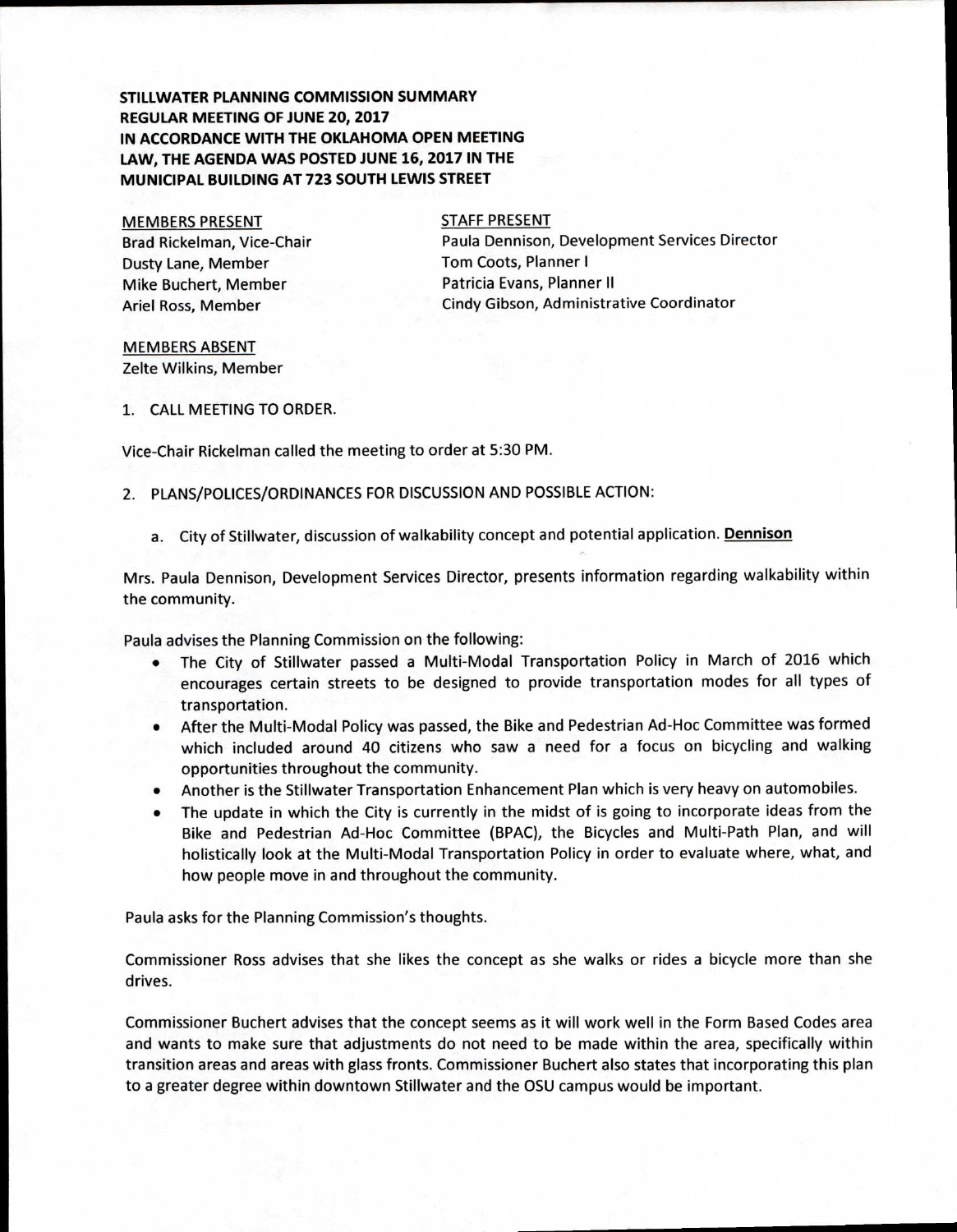## Stillwater Planning Commission Meeting Summary **Page 2 of 4** Page 2 of 4 June 20, 2017

Commissioner Buchert asks where the funding would come from and how that would be implemented. He states that these types of plans the City of Stillwater has done in the past have been excellent but that the question always remains where the funding comes from in order to implement the trails and to update the sidewalks to make them ADA compliant. Commissioner Buchert goes on to say that the streets would also need work and there needs to be a balance between private and public funding.

Commissioner Lane states that it is a great concept and is a wave of the future. He states that he would not be opposed to mandatory parks but this would cause questions for funding and who is charged with keeping the property mowed. Funding would be an issue as well and agrees with Commissioner Buchert that the Form Based Code area would be a great start for this plan.

Commissioner Buchert states that ODOT has come a long way within the last few years and references the Perkins Road widening plan and feels this needs to be continued in terms of walkability and sidewalks. He goes on to say that other streets need to be looked at in terms of either widening the lanes or making the lanes smaller and making the streets more bicycle friendly.

Commissioner Ross states that, reading the article, some parts of it made her think of the overlay areas and the areas near the hospital, in regards to regulations for business size.

Paula advises that there are a lot of land development code topics as well as neighborhood topics within the article which has great graphics. The article talks about how many different areas of the community need to be involved and that the City would not think about implementing something that would not have some chance of success and that we just need a place to start.

Commissioner Lane asks what the plan is for Perkins Road from McElroy to Lakeview and if it is supposed to be 5 lanes and if any thought has been put into this plan.

Paula states that she is not aware of the specifics but that in previous discussions with ODOT and with previous City staff the neighborhoods were invited to speak with them regarding any issues they had encountered or any input they would have that would make their quality of life better from a transportation standpoint. Paula advises that she has not seen anything further come of that or any preliminary concept designs. This would be something good to follow up on.

Commissioner Ross states that she is thinking of all the places in which she walks and states that there's always somewhere in which the sidewalk is not there or not consistent and that we need to make sure we have sidewalks and that they are consistent or on the same side of the street.

Paula advises that this is a good point and that it can be somewhat of an obstacle in regards to who is responsible for it and developing the sidewalk. There are many opportunities.

Commissioner Buchert states that if we don't have the money it can't be done; the plans are great but getting the money to implement them and a time frame is important.

Paula suggests the Planning Commission look at their role within the City and what they think in terms of changes to the Land Development Codes, the Master Plans, what ideas can set the stage for grant funding, and private developments being encouraged to make things better for the citizens as well.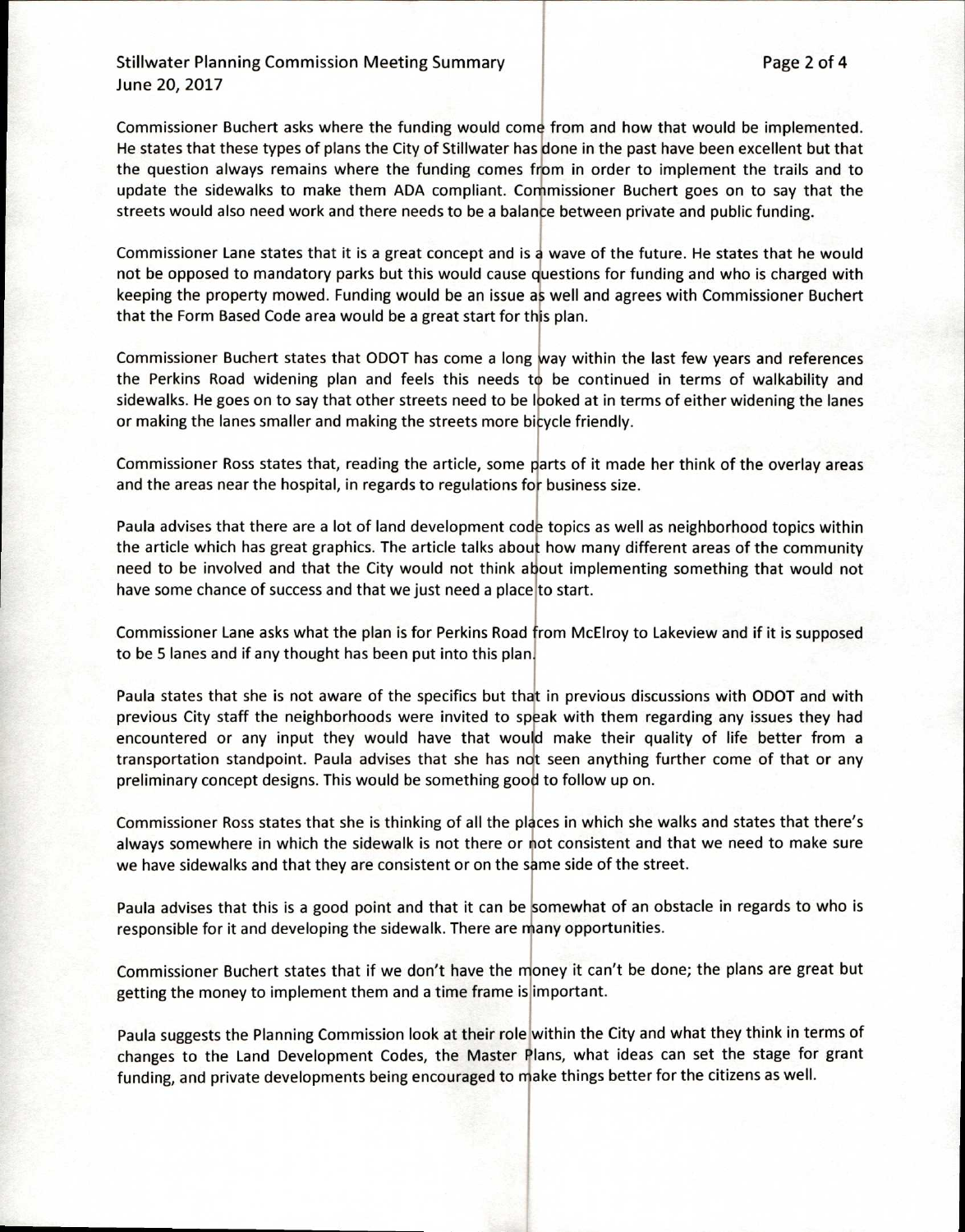## Stillwater Planning Commission Meeting Summary **Page 3 of 4** and 2008 and 2011 and 2012 and 2013 June 20, 2017

Commissioner Lane asks if there has ever been a study on pedestrian traffic.

Paula advises that a group called "Walk Score" assigns a score for a community's walkability. Stillwater, OK has a score from this group but it is unknown how they come up with the score.

Commissioner Ross advises that it is determined by what amenities you can reach within your neighborhood.

Paula states that it is therefore not so much a true count or a true walkability study but that it has been discussed getting a group of volunteers together to see how walkable certain neighborhoods actually are and if there are any obstacles.

Commissioner Lane states that if we narrowed it down we may be able to get a start for what neighborhoods need the most attention.

Paula states that BPAC may have had a discussion in this regard.

Commissioner Buchert confirms this and states that, it hasn't really been pursued, was done by OSU on a small area off of Hall of Fame and McElroy and from Duck over to Western and came up with recommendations for implementation.

Paula states that would be another group we could pull experience from.

Vice-Chair Rickelman asks if this is something the Planning Commission would like to have the City follow up on.

Commissioner Lane advises that he would like to see it move forward and see some recommendations on changes to the development code if needed.

Paula advises that staff is still meeting in regards to land development codes but does need to at least provide updates to the Planning Commission.

3. APPROVAL OF THE MEETING SUMMARY FOR DISCUSSION AND POSSIBLE ACTION:

a. Approval of the regular meeting summary of June 06, 2017.

**Commissioner Buchert moved, Commissioner Lane seconded to approve the regular meeting summary of June 06, 2017.** 

| <b>Roll call:</b> | Vacant   Rickelman | Lane | <b>Buchert</b> | Ross | <b>Wilkins</b> | Vacant |
|-------------------|--------------------|------|----------------|------|----------------|--------|
|                   | Yes                | Yes  | Yes            | Yes  | <b>Absent</b>  |        |

Time: 1 minute

4. MISCELLANEOUS ITEMS FROM STAFF FOR DISCUSSION AND POSSIBLE ACTION:

a. Next Planning Commission meeting July 11, 2017.

5. ADJOURNMENT